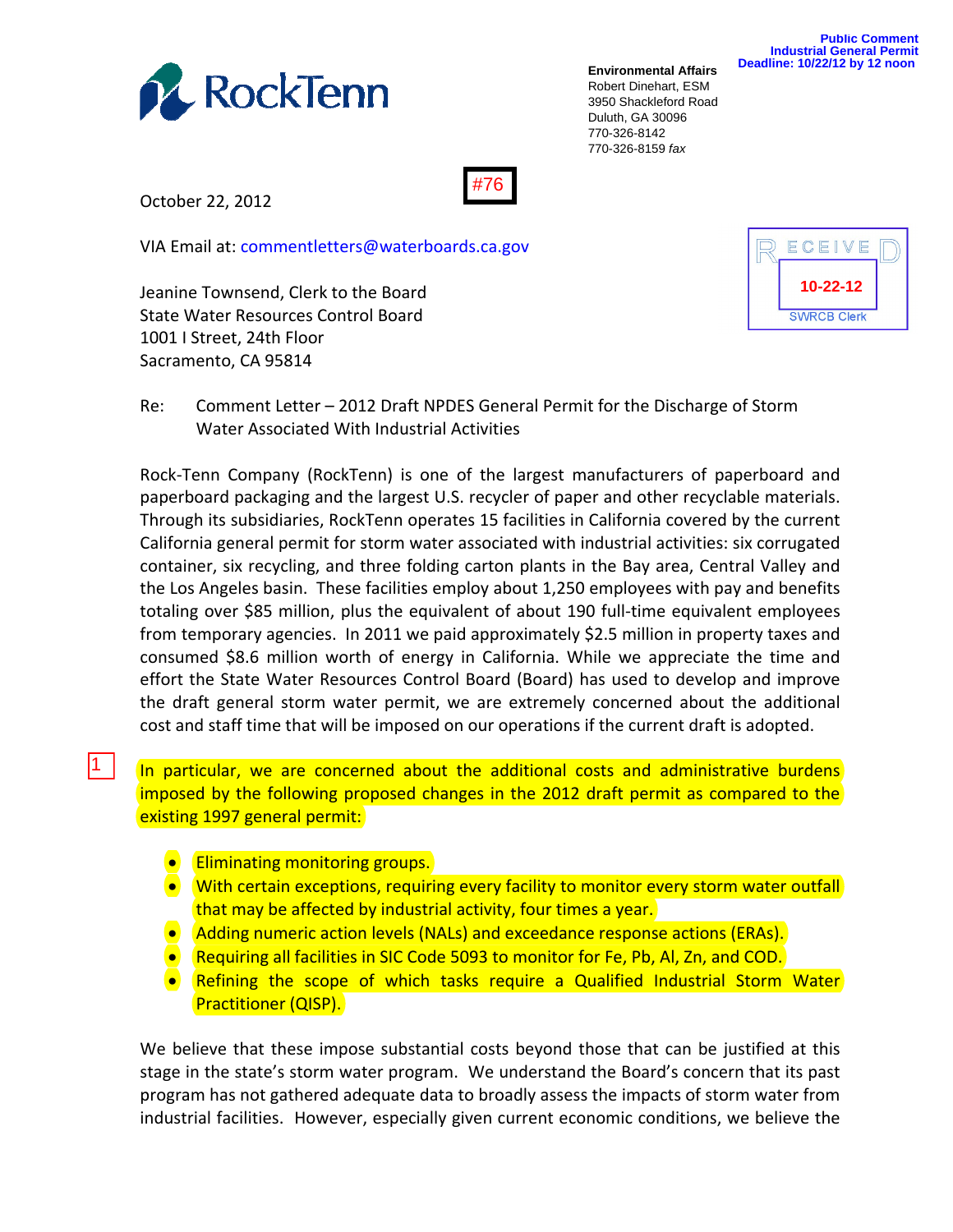next step should be a reasonable increase in the quantity and quality of data collected, followed by additional steps as necessary.

## Eliminating Monitoring Groups

4

2 Currently, all of our industrial facilities in California are covered by the existing general permit and are members of the Fiber Box Association (FBA) Monitoring Group. Under the existing permit, monitoring is required twice a year, but only 20% of the Group members are analyzed at any one time. As a result, each facility in the Group is currently only required to monitor two times in five years. The multiple-year monitoring by the FBA Group, other monitoring groups, and individual facilities has provided the Board with substantial data regarding the storm water discharges from facilities in our industry. While the draft Fact Sheet indicates that the data gathered in the past is inadequate for various reasons, there is no analysis of specific industry categories, much less of specific monitoring groups, such as the FBA Monitoring Group managed by AECOM.

The Fact Sheet provides no sound rationale why group monitoring should not be allowed to continue on some basis, for example, requiring four sampling events a year, but allowing the group to continue the practice of monitoring only 20% of the members for any given sampling period. As currently drafted, each of our facilities would have to go from two sampling events in five years to 20 sampling events, a 10‐fold increase.  $|3|$ 

We recognize that numerous parties commenting on the 2011 draft asked the Board to retain monitoring groups. These requests were rejected on the grounds that: "Group monitoring is not included primarily because this Permit requires each discharger to (1) complete compliance training or hire a person to assist with compliance activities, and (2) demonstrate compliance through their own sampling and analysis. This Permit does provide for 'Compliance Groups,' a new concept which will allow dischargers to reduce their cost of compliance."

We request that the Board reconsider its position on group monitoring. Requiring each facility to have an employee, or an outside person, with prescribed storm water training is in no way inconsistent with allowing group monitoring. Moreover, the storm water discharges from each member of the group are monitored on a rotating basis. Monitoring four times a year by each facility is only necessary if the Board is firmly committed to imposing numerical action triggers on each facility and will not consider alternative approaches. However, according to the draft Fact Sheet for the draft permit, the State Water Board, Blue Ribbon Panel of Experts concluded (page 5 of the Fact Sheet): "Current monitoring data sets are inadequate; accordingly, the State Water Board should improve monitoring requirements in order to collect useful data for establishing NALs and NELs." We submit that the Board currently lacks sufficient data to establish "across the board" NALs for all storm water dischargers that will be covered by the general permit and should continue to allow monitoring groups as a means of assembling meaningful data from a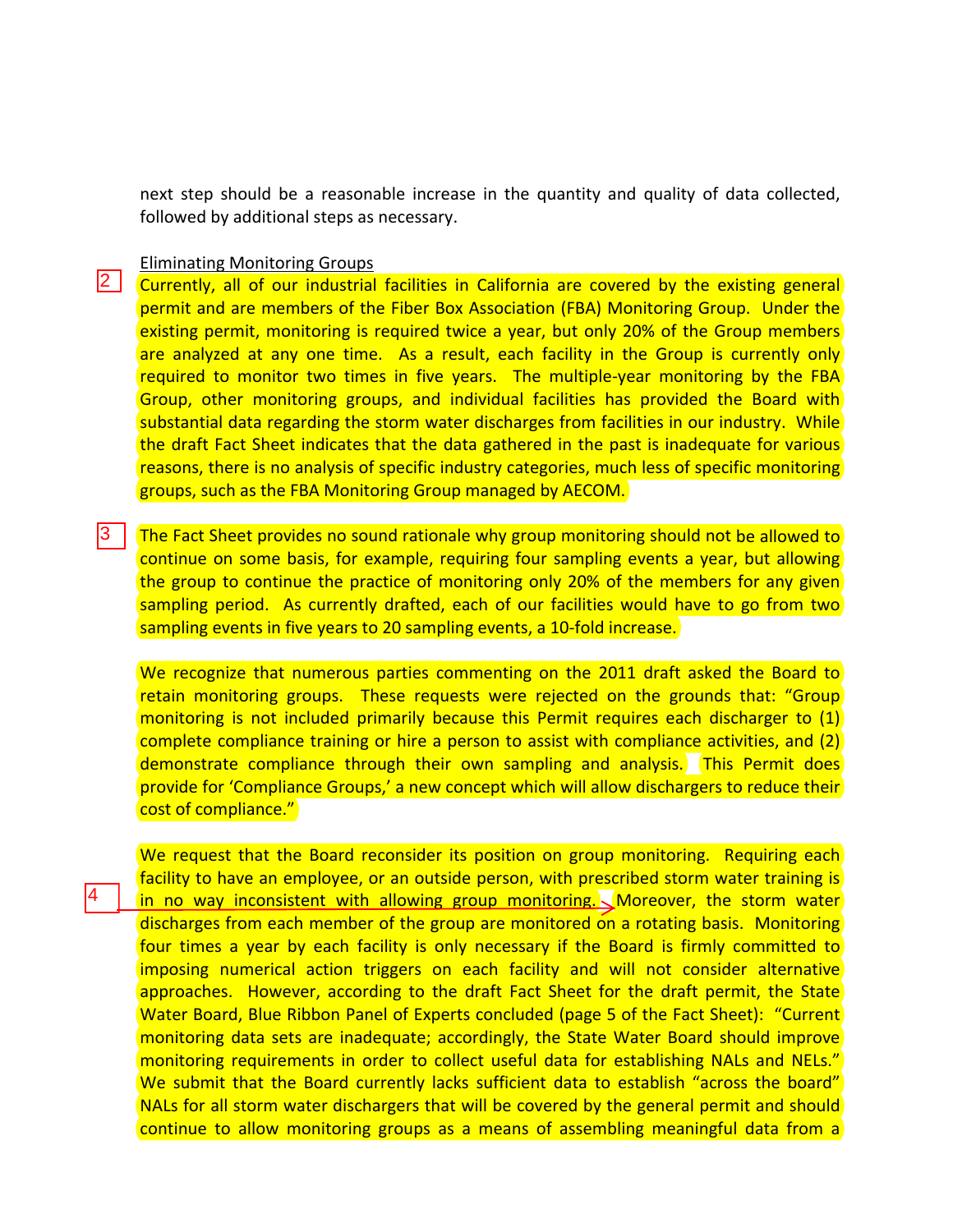number of similar facilities at a significantly lower cost than requiring each member of the group to monitor four times a year.

In support of this, group monitoring under the current (1997) general permit has been – and continues to be – subject to requirements to ensure that the monitoring provides meaningful data while spreading the monitoring burden among the group members. Section B.15.a of the 1997 permit requires that the group monitoring plan (GMP) be developed and implemented by a group leader representing a "group of similar facility operators." If the group members are all within the boundaries of a single Regional Water Board, the GMP must be approved by the Regional Water Board; if the group members were within multiple regions, the GMP must be approved by the State Water Board. Either board is authorized to disapprove individual members of the group or to require an individual group member to conduct additional monitoring. Hence, the 1997 permit gives the State and Regional Water Boards ample authority to ensure that the group members are in fact similar and/or to require additional monitoring of individual facilities to reflect differences. The 1997 permit requires each group leader, among other responsibilities, to (1) conduct at least two on‐site inspections of each member facility during each five‐year period; and (2) develop and submit to the State and/or Regional Water Board an annual "Group Evaluation Report" that summarizes and evaluates all of the group monitoring data, evaluates the overall performance of the group members in complying with the general permit, and recommends baseline and site-specific BMPs that each member is to consider.

Properly implemented, group monitoring, as established in the 1997 permit, should provide many, if not all, of the same benefits intended by the 2012 draft, but with significantly less cost and administrative burden. We continue to believe that the group monitoring approach is a sound one. If the Board believes that there are problems with the current group monitoring program, the solution should be to improve the existing program rather than eliminating it.

5 We do not object to the draft permit's providing for "compliance groups," which appears to provide that a group (such as the current FBA group) can use the same properly qualified storm water professional (such as AECOM) to assist them in complying. However, we believe this is something a group of dischargers could do in any event. A "compliance group" might be able to negotiate a favorable group rate, but this could be done with or without a provision for "compliance groups" in the draft permit. Bottom-line, in no way does the provision for "compliance groups" balance doing away with the monitoring groups allowed in the current general permit.

We therefore request that the Board reconsider and continue to allow group monitoring in next general permit.

Requiring Every Facility To Monitor Every Outfall Four Times a Year.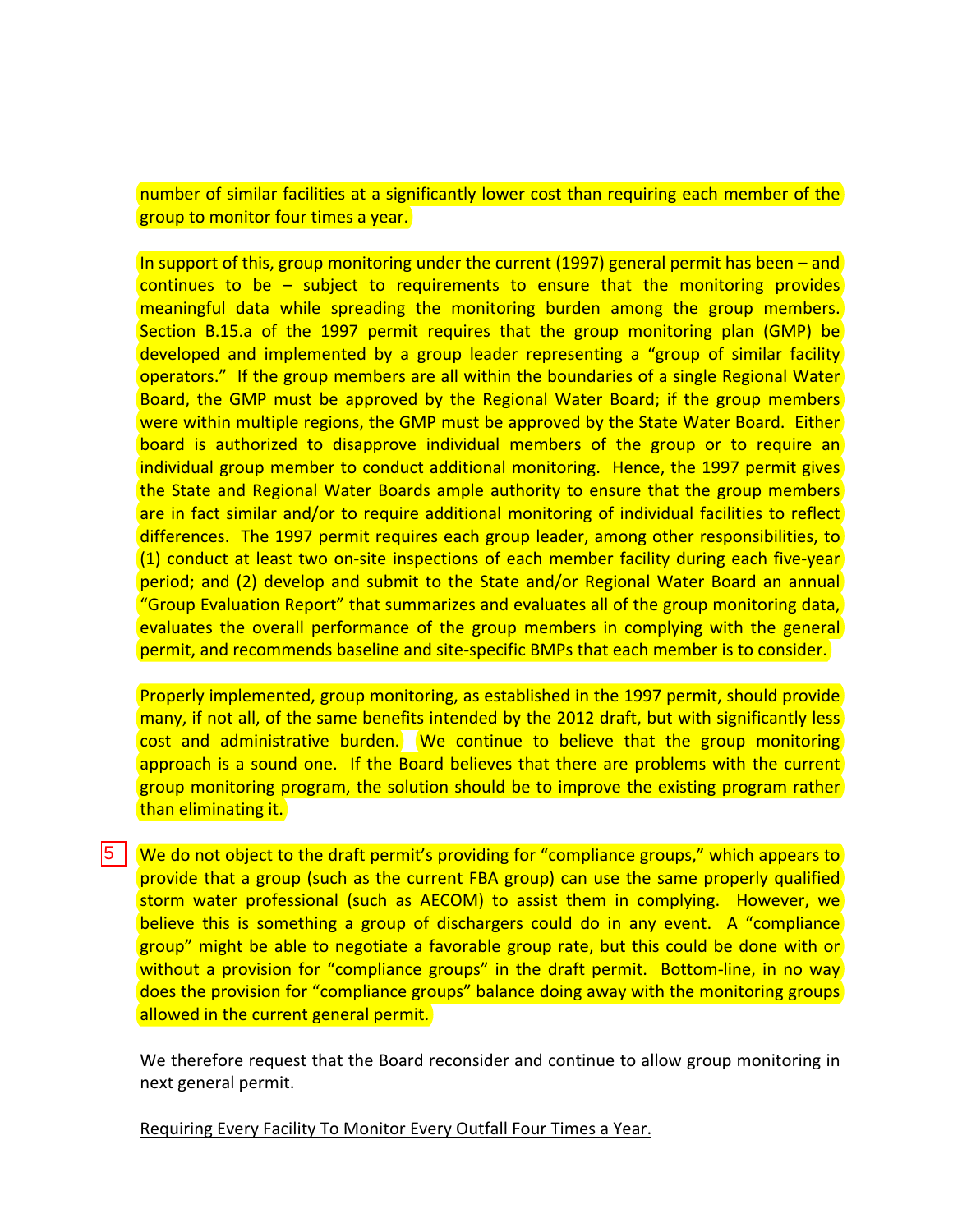6 | (1. Sampling. Condition XI.C.3 of the draft permit requires the discharger to sample each location where a regulated storm water discharge occurs unless a Level II or III Qualified Industrial Storm Water Practitioner prepares and documents a "Sampling Location Reduction" (SLR) report that is submitted prior to October 1 of the reporting year. The SLR report must demonstrate and document that the industrial activities and physical characteristics "(grade, surface materials, etc.)" of two or more of the drainage areas within the facility are substantially similar so that it is not necessary to sample each one. If the Regional Water Board rejects the SLR report or requests additional information, the facility cannot reduce the number of sampling locations until it obtains approval from the Regional Board. Until there is actual experience with this process and how much variation each Regional Board will allow between "substantially similar" drainage areas, it should be assumed that each facility will have to sample all of its outfalls in estimating the costs imposed by the draft permit.

7 | (2. Analytical. Condition XI.C.4 of the draft permit allows dischargers to authorize their lab to combine equal volume samples from up to four drainage areas if the industrial activities and physical characteristics within each of the drainage areas are substantially similar. Documentation supporting the "substantially similar" determination must be included in the Annual Monitoring Report. Again, until there is actual experience with how the Regional Water Boards will handle such "substantially similar" determinations, there would be substantial risk in combining samples without first analyzing each sample separately.

## Adding Numeric Action Levels (NALs) and Exceedance Response Actions (ERAs).

For most of our facilities (our recycling facilities are discussed separately below) the draft permit would impose an "annual" NAL of 100 mg/L for total suspended solids (TSS), 15 mg/L for Oil & Grease (O&G), and a range of 6.0 to 9.0 for pH. It would also impose an "instantaneous" maximum NAL of 400 mg/L for TSS, 25 mg/L for O&G, and the same range for pH. The annual NAL is exceeded if the average of all samples during the reporting year is above the specified annual NAL or, for pH, outside the range of 6.0 to 9.0. The instantaneous maximum NAL is exceeded if any two samples taken within the reporting year exceed the specified maximum NAL value. Exceedances of the NALs are not violations, but trigger "Exceedance Response Actions" (ERAs). ERAs will only be triggered by analyses of samples taken on or after July 1, 2014.

1. The Board should adopt the "benchmark monitoring" approach in the 2008 EPA Multi‐ Sector General Permit. We appreciate that the Board has taken a significant step by not including Numeric Effluent Limitations, except for a few specified categories, in the draft general permit. We also appreciate that samples taken during the first year under the new permit will not trigger an ERA. However, as discussed in our comments above, we believe the Board does not currently have sufficient data to establish "across the board" NALs for the great variety of facilities that will be covered by the general permit. Given the estimated potential costs of the Level 1 and Level 2 ERAs, we believe a more reasonable course would be for the Board to follow the approach in Sections 6.2.1 to 6.2.1.3 of the 8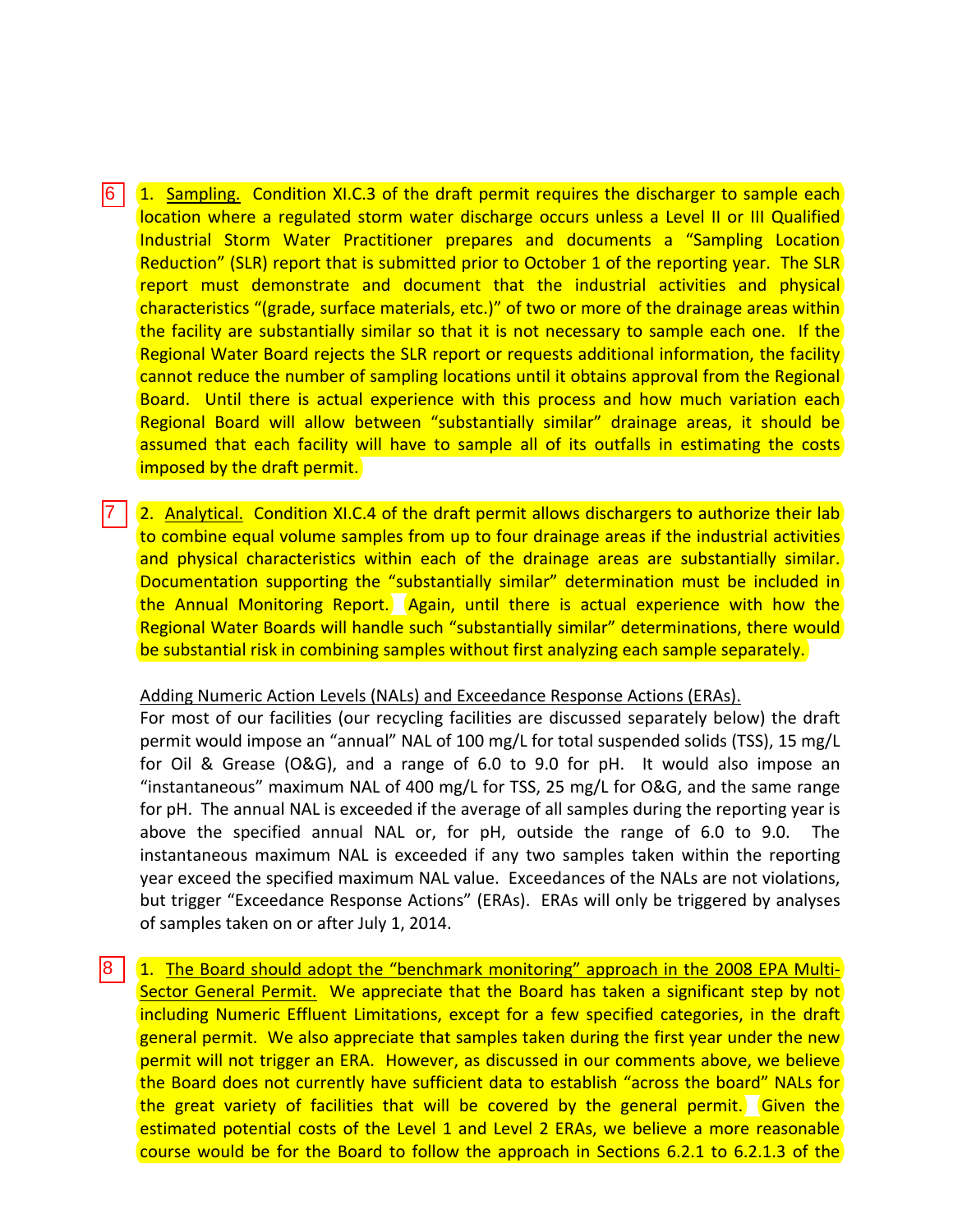2008 EPA Multi-Sector General Permit (2008 MSGP). Among other differences, the 2008 EPA MSGP only imposes "benchmark monitoring concentrations," which are the equivalent of the annual average NALs, for selected types of industrial facilities, which do not include those operated in California by RockTenn. We request that the draft permit be revised so that the NALs only apply to those categories of industrial facilities required to do benchmark monitoring in the EPA 2008 MSGP. Also, O&G is not a benchmark monitoring pollutant for any of the categories in the 2008 MSGP. Especially since O&G is common in the runoff from roadways and parking areas, the Board should follow the 2008 MSGP and, at a minimum, drop the NALs for O&G. Similarly, in the 2008 EPA MSGP, pH is a benchmark monitoring parameter only for certain metal mining activities and airport deicing. We request that the NALs for pH also be dropped from the general permit that will apply across the board to industrial facilities such as ours. l9 ·

2. Instantaneous maximum NALs. Even if the Board retains the general approach for NALs in the draft permit, we believe it has not justified the values in the draft permit for the "instantaneous maximum" NALs. The instantaneous maximum NAL for TSS could be justified on the grounds that it is four times annual average NAL, which would mean that the average for four quarterly samples could not be less than the 100 mg/L annual average NAL. However, this is not the case for O&G and pH. First, O&G is not "benchmark monitoring" pollutant in the 2008 EPA MSGP and should not be included as a "NAL" pollutant in the draft permit. Furthermore, the proposed instantaneous maximum NAL for O&G is 25 mg/L compared to the annual average NAL of 15 mg/L. Especially since O&G is a common in runoff from roadways and parking areas, including O&G as NAL has not been justified, much less such a narrow difference between the instantaneous maximum and the annual average.

For pH, the draft permit specifies the same range  $-6.0$  to 9.0 – for both the instantaneous maximum and the annual average NALs. As requested above, we believe the Board should delete the NALs for pH in the draft permit. In any event, it should not include an instantaneous maximum for pH in storm water until it has developed a data base that will enable it on an industry specific basis to determine an appropriate range for an instantaneous maximum.

- 10 I  $\frac{10}{11}$ 3. Where benchmark monitoring or NALs are retained for specific industry categories, follow the approach in the 2008 EPA MSGP rather than the structured Exceedance Response Action (ERA) Level 1 and Level 2 in the draft permit. Exceedance of the NALs should trigger a general evaluation of the cause and whether the facility's Storm Water Pollution Prevention Plan should be revised, without the formal ERA program in Part XII of the draft permit. The Board should evaluate the need for such a more detailed and formal program after receiving several years of monitoring data under the new general permit.
- 11 Requiring All facilities in SIC Code 5093 To Monitor for Fe, Pb, Al, Zn, and COD.